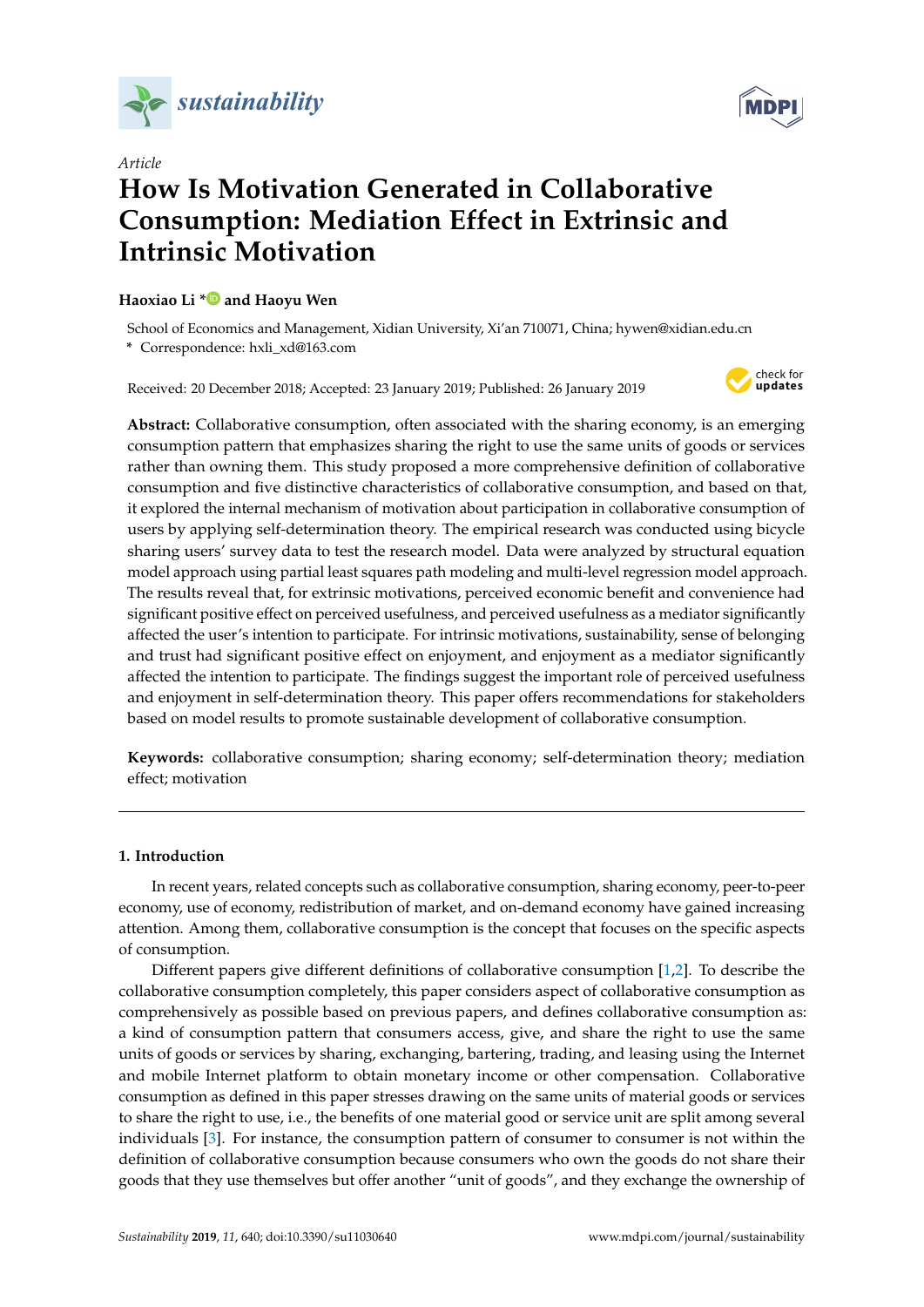the goods instead of the right to use it. The fundamental difference between collaborative consumption and traditional consumption patterns is that collaborative consumption emphasizes the same units of goods or services and the right to use products or services rather than owning them.

With the information technology, Web 2.0 and social networks, the industry scale and market size of collaborative consumption are developing so rapidly that it can no longer be ignored. According to the report of the Data Research Center, the scale of China's sharing economy industry reached 539.48 billion yuan (79.84 billion dollars) in 2017, with a growth rate of 41.6% [\[4\]](#page-11-3). In the "Annual Report on Sharing Economic Development in China", the transaction volume of China's sharing economic market in 2017 was about 4.9 trillion yuan (725.2 billion dollars), an increase of 47.2% over the previous year [\[5\]](#page-11-4).

However, since the development of collaborative consumption is still in its infancy, it has inevitably encountered some problems, which mainly reflect the following three aspects: First, the single way that collaborative consumption enterprises compete for users, namely, long-term low-price strategy, will bring uncertainty to the survival and development of the enterprise. Second, the blind investment of capital in collaborative consumption is hard to bring profit to venture capital enterprises and collaborative consumption enterprises, which is harmful to the sustainable development of the entire industry. Finally, the current situation that some enterprises develop rapidly and go bankrupt rapidly has caused a waste of resources.

The reason for the above problems is that the identification of user needs is unclear. The single marketing strategy of enterprises is due to the lack of exploration of the deep-seated needs of users; the blind investment of capital investment is reflected in the fact that the investment enterprises do not grasp the real needs of users; and the fundamental reason for the unsustainable development of some collaborative consumption enterprises is incorrectly treating the user's incidental needs as necessary needs.

This paper argues that, to understand the necessary and real needs of collaborative consumption users, it is necessary to find the motivation for users to use collaborative consumption products or services from the user's perspective. The question is, in such a user-oriented society, what kind of motivation leads users to choose one collaborative consumption enterprise rather than others, which is an urgent question that needs to be solved and is still pending. Understanding the motivation of users to participate in collaborative consumption deeply and finding the key points of users' needs effectively are the basis for achieving sustainable development in collaborative consumer enterprises and even the entire industry.

#### **2. Research Model and Hypotheses**

#### *2.1. Characteristics of Collaborative Consumption*

This paper summarizes the following five distinctive characteristics of collaborative consumption based on existing studies. (1) Economy: Collaborative consumption based on the right to use can let participants gain benefits or save costs [\[6\]](#page-11-5). This consumption pattern emphasizes the right to use so that two or more individuals involved in collaborative consumption can share costs, thus reducing consumption and saving costs. Freiberg et al. [\[7\]](#page-11-6) found the P2P leasing market can improve consumer welfare. (2) Technology: Collaborative consumption emerges as a high-tech phenomenon [\[8\]](#page-11-7). Belk [\[6\]](#page-11-5) thought sharing activities are facilitated by the Internet. Only through the Internet or mobile Internet technology can we make previously impossible, cross-regional, peer-to-peer communication possible. (3) Ecology: Collaborative consumption is a kind of economic form that promotes sustainable development and is also a kind of consumer culture that save resources [\[9\]](#page-11-8). Amasawa et al. [\[10\]](#page-11-9) found it can reduce 1.8% of greenhouse gas emissions and 16% of resource use by a behavioral shift from home washing to laundromat use. Collaborative consumption increases the surplus or limits the use of resources, thereby reducing waste. (4) Society: The community can be established by sharing activities [\[11\]](#page-11-10). Users can have the opportunity to make friends and build meaningful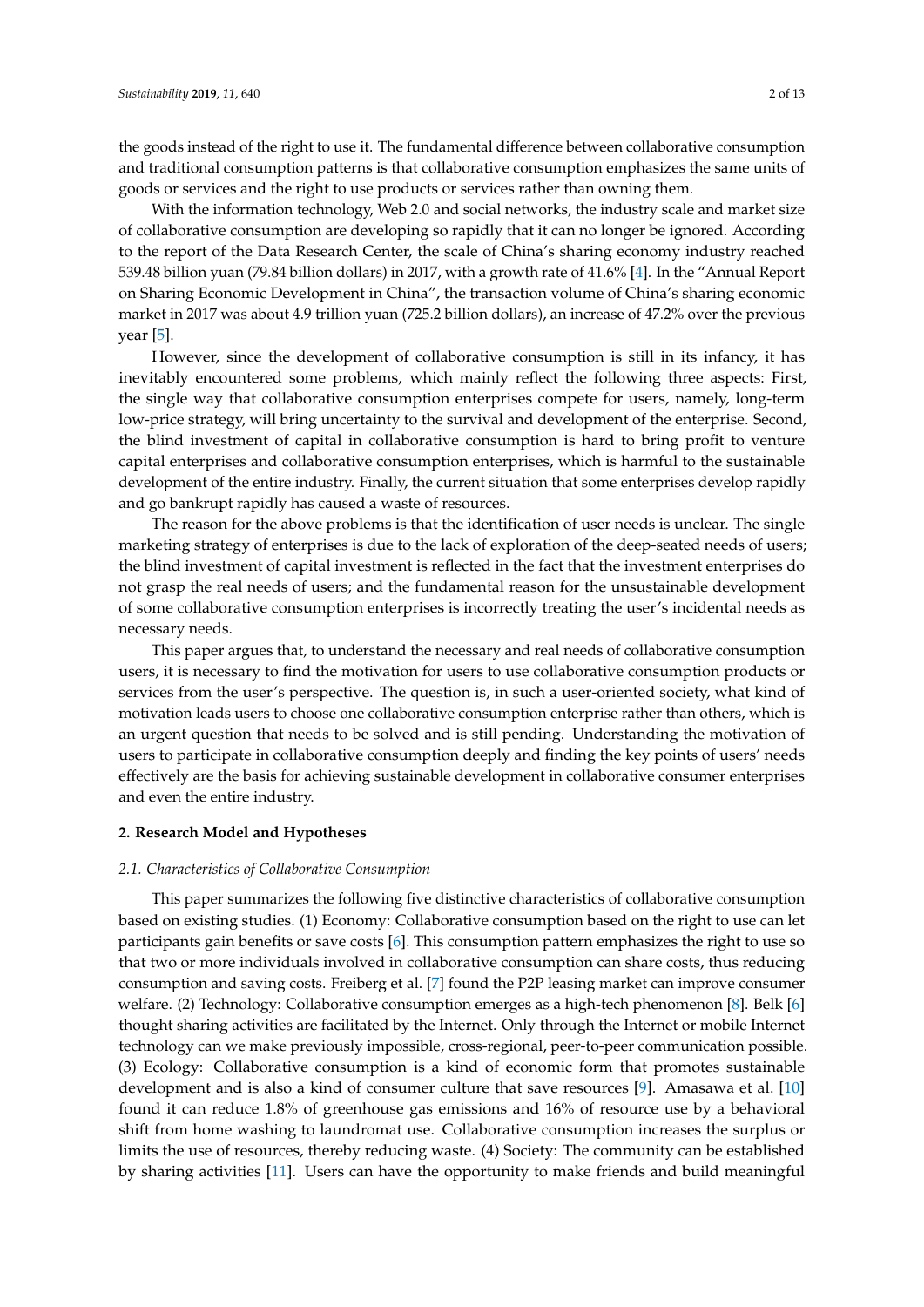relationships by participating in collaborative consumption, and collaborative consumption can connect dispersed individuals to form a community. Belk [\[12\]](#page-11-11) argued that sharing activities tends to make people feel like they are part of like-minded group. (5) Institution: Compared with the rapid development of collaborative consumption, the related policy system is far from perfect. Barnes and Mattsson [\[13\]](#page-11-12) found that "the lack of targeted public sector support" is an important factor hindering the development of collaborative consumption. For instance, some shared bicycle companies in China use the deposits paid by users without authorization and supervision, which makes the user deposit difficult to return, triggering a series of social problems. Currently, the People's Bank of China and Ministry of Transport of China are trying to intervene in the supervision of deposit incidents.

#### *2.2. Self-Determination Theory*

There has been a long history of the user decision-making and adoption behavior. Until now, most studies are based on rational behavior theory and planned behavior theory. Among them, the most widely used is the technical acceptance model (TAM) model in rational behavior theory [\[14,](#page-11-13)[15\]](#page-11-14). Except that, some scholars also use the theory of effect and the theory of value-based adoption model [\[16](#page-11-15)[,17\]](#page-11-16). However, considering user's intention and behavior only from the perspective of rationality and value is limited.

Self-determination theory believes that it is necessary to consider the motivation from rational and irrational level, and user's decision-making is driven by both extrinsic and intrinsic motivations. In the original definition, extrinsic motivation refers to people performing certain activities to obtain some separable result, and intrinsic motivation refers to people doing certain activities for inner pleasure and satisfaction [\[18\]](#page-11-17). Therefore, to better interpret the motivation to participate in collaborative consumption of users, this paper uses the self-decision theory as the theoretical basis.

The studies based on self-determination theory are divided into two types: one is to directly use perceived usefulness as extrinsic motivation, and the enjoyment as intrinsic motivation to explore the influence on consumer behavioral intention [\[19](#page-11-18)[,20\]](#page-11-19) and the other is to find different motivations based on the field of research, and classify them into extrinsic motivations or intrinsic motivations according to their characteristics [\[21,](#page-11-20)[22\]](#page-11-21).

Considering the characteristics of collaborative consumption, this paper proposes the motivations for users to participate in collaborative consumption from rational and irrational level, namely economic benefit, convenience, sustainability, sense of belonging and trust. Combining the two above-mentioned research models of self-determination theory, this study used the motivations related to the characteristics of collaborative consumption as key antecedents of perceived usefulness and enjoyment to explore the internal mechanism of motivation. Among them, economic benefit represents a certain instrumental value, and convenience represents a kind of functional value, which both belong to the separable result that users can obtain, thus economic benefit and convenience were classified into extrinsic motivations and served as antecedents of perceived usefulness. Sustainability, sense of belonging and trust are more related to the satisfaction of different psychological needs, thus this study classified them into intrinsic motivation and as antecedents of enjoyment. Based on the above explanation, considering the context of this study, extrinsic motivation is defined as committing an action because of its perceived usefulness in achieving instrumental and functional value, and intrinsic motivation is defined as committing an action because of enjoyment related to the satisfaction of different psychological needs.

#### *2.3. Extrinsic Motivations*

Perceived usefulness is defined as the extent to which users believes that using collaborative consumption product or service can increase the efficiency of work or life [\[23\]](#page-11-22). Möhlmann [\[24\]](#page-11-23) showed through empirical research that utility has a positive effect on user satisfaction with a sharing option and likelihood of choosing a sharing option again. Logically, people will use a product that helps them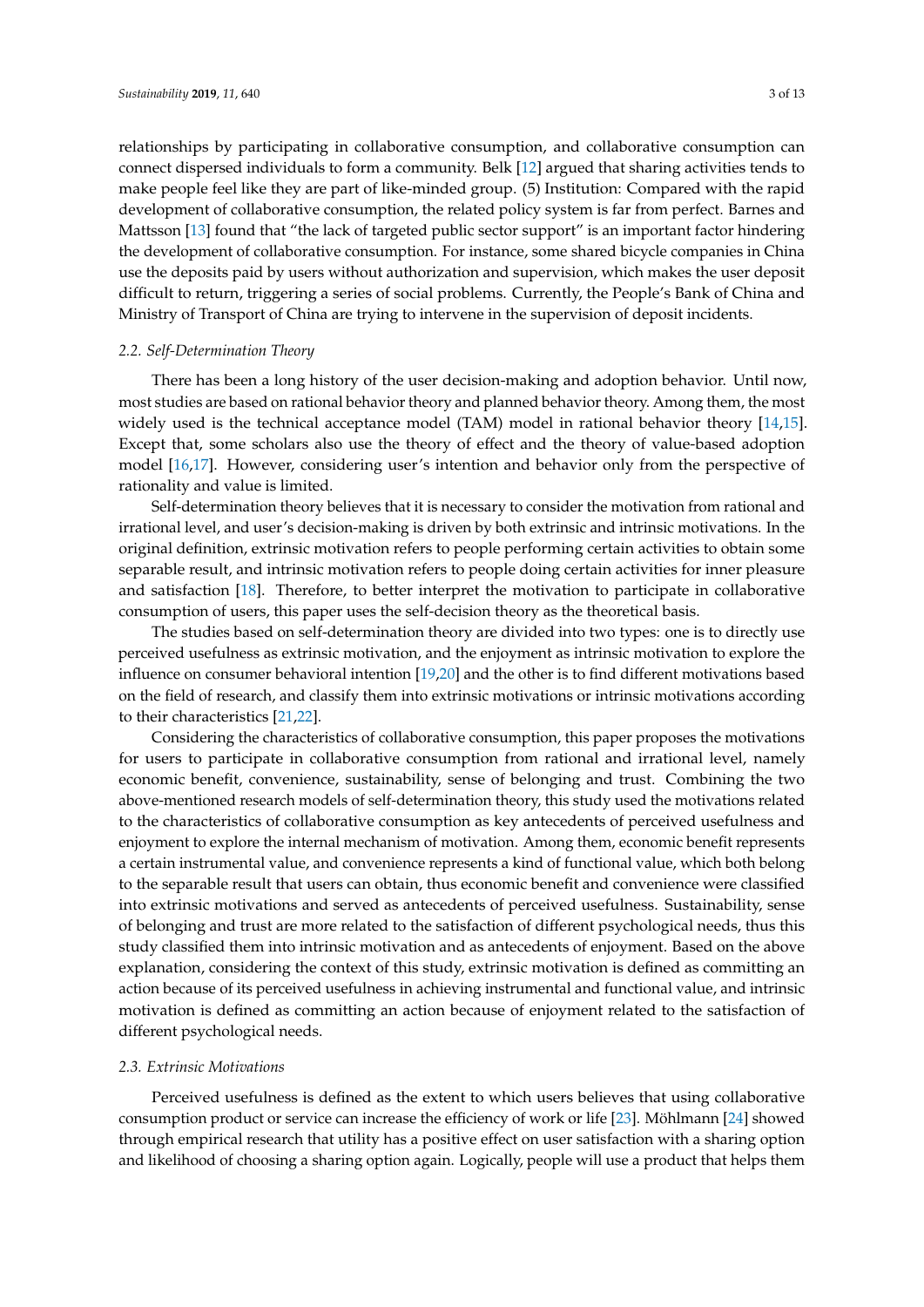work and live better. The more useful users perceive the collaborative consumption product or service, the more they will intend to participate. This led to the following hypothesis:

#### **H1:** *Perceived usefulness has a positive effect on the intention to participate in collaborative consumption*.

Economic benefit is defined as the extent to which users perceive that participating in collaborative consumption can provide money or reduce cost. Tang et al. [\[25\]](#page-11-24) found that personal gains positively affected the perceived usefulness of users in collaborative consumption. Bardhi and Eckhardt [\[26\]](#page-12-0) conducted a qualitative study of the access economy for cars and found consumers largely motivated by self-interest and utilitarianism. Collaborative consumption emphasizes the right to use, so that the providers of the product or service can obtain economic benefit or reduced costs by selling the short-term ownership of the product or service, while the recipients reduce their cost of having to own an item. The higher is the perceived economic benefit of the user, the higheris the perceived usefulness and the greater is intention to participate. Thus, it was hypothesized that:

#### **H2a:** *Economic benefit has a positive effect on perceived usefulness*.

**H2b:** *Perceived usefulness is a mediator between economic benefit and the intention to participate in collaborative consumption*.

Convenience refers to the extent of time and effort savings perceived by a user. Moeller et al. [\[27\]](#page-12-1) found that users' preference for non-ownership consumption patterns was significantly affected by being "convenience-oriented". Collaborative consumption emerges as a high-tech phenomenon; its patterns are mostly composed of online and offline parts, namely the use of online applications or mobile applications, as well as the searching and matching of offline resources. Users can find the resource they need and how to get them at anytime and anywhere through a variety of technologies, instead of relying on traditional channels, which saves time and effort and facilitates the daily life of users. Such convenience is likely to have a positive impact on perceived usefulness and intention to participate in collaborative consumption. Thus, it was hypothesized that:

# **H3a:** *Convenience has a positive effect on perceived usefulness*.

**H3b:** *Perceived usefulness is a mediator between convenience and the intention to participate in collaborative consumption*.

## *2.4. Intrinsic Motivation*

Enjoyment refers to the extent of inner pleasure and satisfaction that a user perceives in a certain consumption activity. Barnes et al. [\[28\]](#page-12-2) and Hamari et al. [\[29\]](#page-12-3) suggested that enjoyment is significantly positively correlated with the intention of users to participate in collaborative consumption. As an emerging consumption model, collaborative consumption has quickly attracted the attention of people from all walks of life. For today's consumers, when a new product or service meets its functional needs, they pursue emotional pleasure. When they think that a product or service gives them a higher level of pleasure, they are more likely to use the product or service. This led to the following hypothesis:

#### **H4:** *Enjoyment has a positive effect on the intention to participate in collaborative consumption*.

Sustainability is defined as the extent to which users perceive that participating in collaborative consumption can save resources and reduce consumption. Hamari et al. [\[29\]](#page-12-3) empirically demonstrated that sustainability significantly affects users' behavioral intentions by affecting users' attitudes toward collaborative consumption. Tussyadiah [\[30\]](#page-12-4) found that sustainability is one of the drivers of user engagement in collaborative consumption through exploratory study. However, Moeller et al. [\[27\]](#page-12-1) found that "environmentalism" does not affect users' preference for non-ownership consumption. When an individual feels that collaborative consumption can save resources and reduce consumption, his/her demand for "altruism" is satisfied, and the individual tends to perceive that he/she has made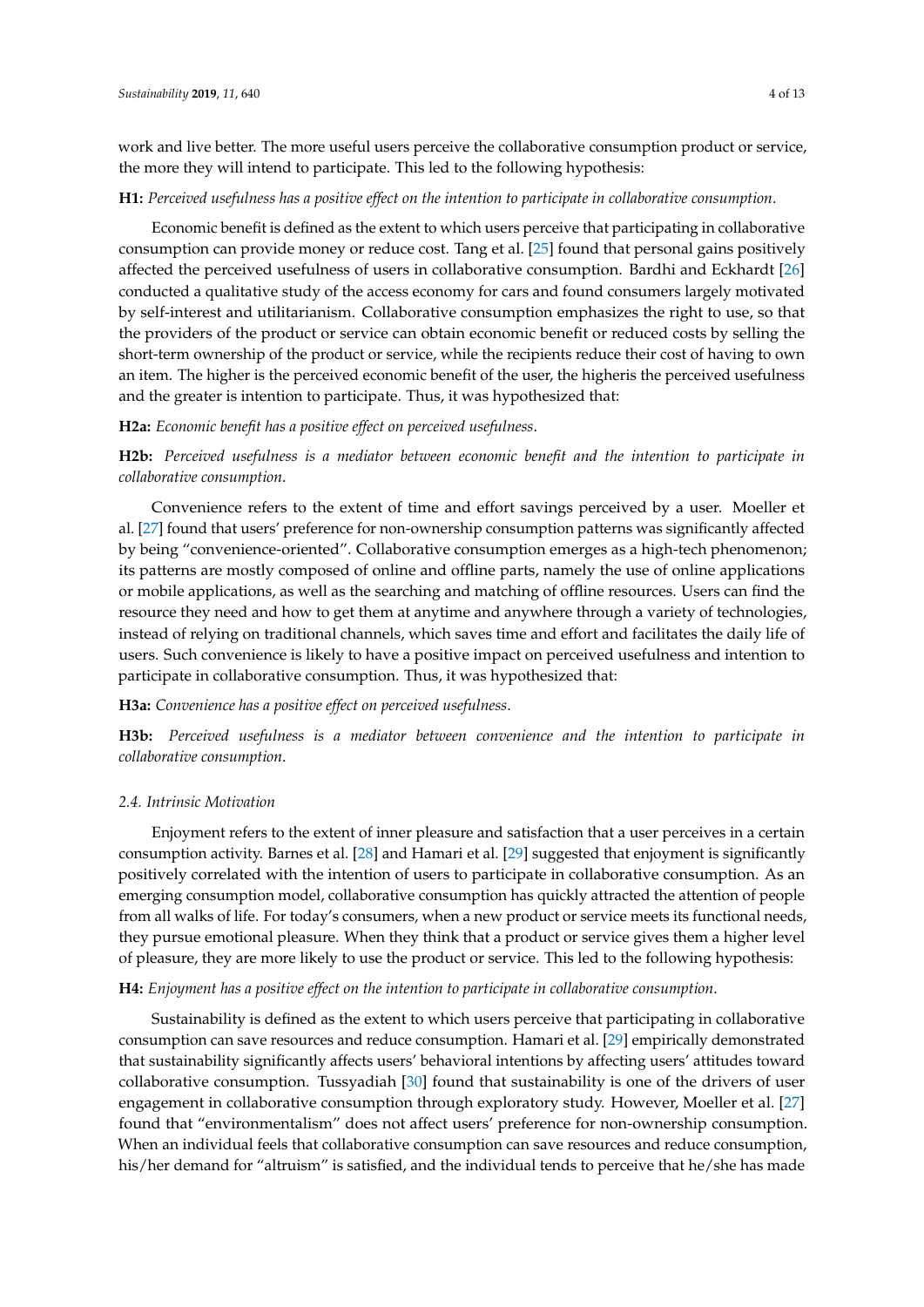some contribution to others, society, and even the natural world, thus extent of pleasure perceived is higher, which leads to greater intention to participate. Thus, it was hypothesized that:

#### **H5a:** *Sustainability has a positive effect on enjoyment*.

#### **H5b:** *Enjoyment is a mediator between sustainability and the intention to participate in collaborative consumption*.

Sense of belonging is defined as the extent to which users consider themselves belonging to a certain group or a certain community. Albinsson and Perera [\[11\]](#page-11-10) believed that individuals involved in collaborative consumption have established communities through shared activities. Vaskelainen and Piscicelli [\[31\]](#page-12-5) found that offline communities are as important as online communities. In C2C-style collaborative consumption, direct human-to-human interaction and experience in sharing goods create and maintain social relationships with others, while, in B2C-style collaborative consumption, although there is no direct relationship between users, they may still think that they are part of a community that uses a certain common product, and this sense of community will make them feel psychologically fulfilled, happy and satisfied, thus increasing their intention to participate. Thus, it was hypothesized that:

#### **H6a:** *Sense of belonging has a positive effect on feelings of enjoyment*.

**H6b:** *Feelings of enjoyment is a mediator between sense of belonging and the intention to participate in collaborative consumption*.

Trust is a psychological expectation or subjective desire that participants believe that other participants will perform their obligations in accordance with their own expectations [\[32\]](#page-12-6). Because collaborative consumption is an emerging form of consumption and lacks complete institutional norms, users have suspicion about other participants in collaborative consumption, which affects the security required by users. Tussyadiah [\[30\]](#page-12-4) pointed out that lack of trust is a deterrence for users to participate in collaborative consumption in the tourism environment. Barnes et al. [\[28\]](#page-12-2) found that trust is not a factor that significantly affects people's intention to participate in collaborative consumption. The general objective of trust aims at a good feeling; trust will reduce the anxiety and worry in the process of participation for users, and the more secure the user feels, the easier they will meet their inner needs. This suggests that trust is associated with enjoyment. Trust is likely to have a positive impact on the feelings of enjoyment and the intention to participate. Thus, it was hypothesized that:

## **H7a:** *Trust has a positive effect on feelings of enjoyment*.

**H7b:** *Feelings of enjoyment is a mediator between trust and the intention to participate in collaborative consumption*.

Based on the above hypotheses, the research model proposed in this paper is shown in Figure [1.](#page-5-0)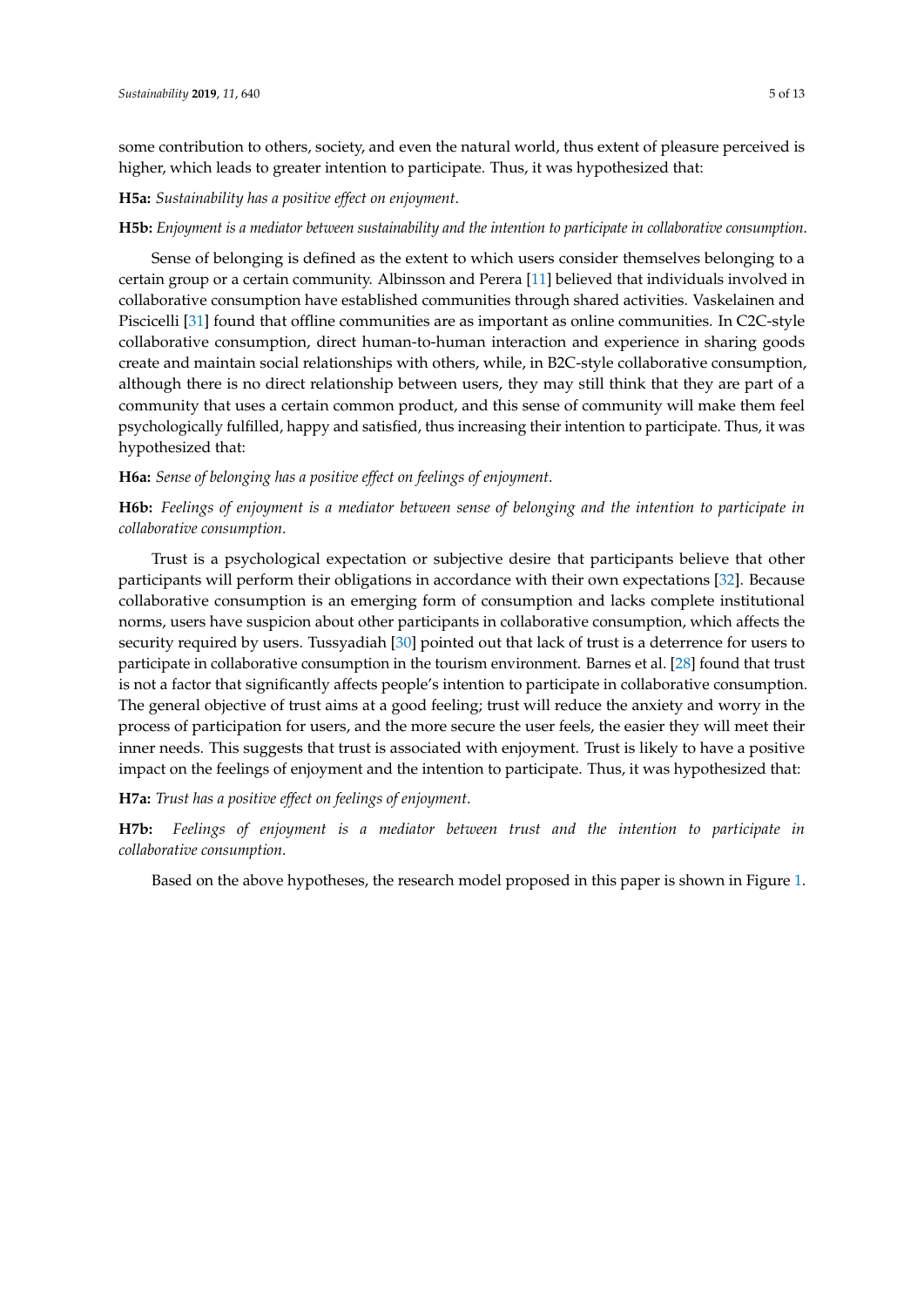<span id="page-5-0"></span>

**Figure 1.** Research model. **Figure 1.** Research model.

# **3. Methodology**

## *3.1. Measurement Scales*

This study adapted measurement items from existing self-determination theory scale, collaborative consumption scale, and supplemented them to capture bicycle sharing user behavior. The survey was delivered to respondents in China. Because it is a survey in China, whereas most of the items are based on English literature, for the accuracy of the description, after translating items into Chinese, this study back-translated them into English for comparison. The English version of the scale items are shown in Table 1. This study used five-point Likert scales; respondents were asked to answer according to their actual perception and experience, by selecting: (1) "strongly disagree"; (2) "disagree"; (3) "neutral"; (4) "agree"; or (5) "strongly agree".

| Variable          | <b>Item</b>                                                                                                                                                                                          | Source            |
|-------------------|------------------------------------------------------------------------------------------------------------------------------------------------------------------------------------------------------|-------------------|
| Economic Benefits | By using Bicycle Sharing I am saving money.<br>Bicycle Sharing is a low-cost option.                                                                                                                 | $\left[28\right]$ |
| Convenience       | Using Bicycle Sharing has reduced my spending on daily travel.<br>I can search for sharing bicycle anytime, anywhere.<br>I can get a sharing bicycle anytime, anywhere.                              | [33]              |
|                   | The use of Bicycle Sharing is not complicated, which makes me<br>feel very convenient.                                                                                                               |                   |
| Sustainability    | I feel as if I am making a contribution to the environment by<br>using Bicycle Sharing.<br>Using Bicycle Sharing is environmentally-friendly.<br>Using Bicycle Sharing helps save natural resources. | [29]              |

**Table 1.** Measurement items and sources.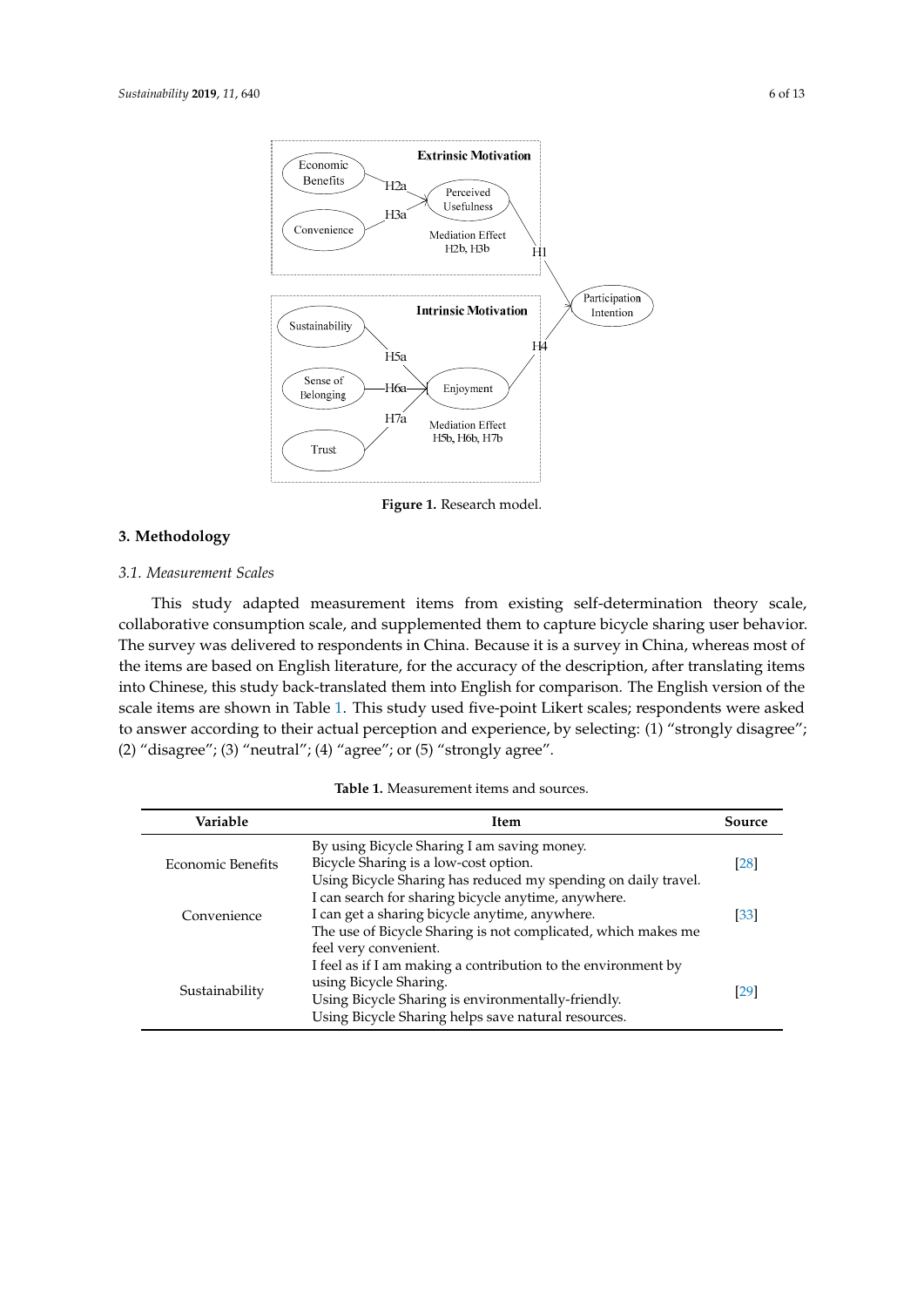<span id="page-6-0"></span>

| Variable                | Item                                                                                                                                              | Source |  |  |
|-------------------------|---------------------------------------------------------------------------------------------------------------------------------------------------|--------|--|--|
| Sense of belonging      | Using Bicycle Sharing allows me to be part of a group of<br>like-minded people.<br>Using Bicycle Sharing allows me to belong to a group of people |        |  |  |
|                         | with similar interests.                                                                                                                           |        |  |  |
|                         | Using Bicycle Sharing makes me feel like I am part of a group of<br>like-minded people.                                                           |        |  |  |
|                         | I trust that Bicycle Sharing will be displayed as expected.                                                                                       |        |  |  |
| Trust                   | Bicycle Sharing provides a robust and safe environment in                                                                                         | [24]   |  |  |
|                         | which I can use the service.                                                                                                                      |        |  |  |
|                         | I trust that the Bicycle Sharing provider provides enough                                                                                         |        |  |  |
|                         | safeguards to protect me from liability for damage I am not<br>responsible for.                                                                   |        |  |  |
| Perceived Usefulness    | The advantages of Bicycle Sharing outweigh the disadvantages.<br>Bicycle Sharing is of benefit to me.                                             | [28]   |  |  |
|                         | I think using Bicycle Sharing is enjoyable.                                                                                                       |        |  |  |
| Enjoyment               | I think using Bicycle Sharing is fun.                                                                                                             | [29]   |  |  |
|                         | I think using Bicycle Sharing is pleasant.                                                                                                        |        |  |  |
|                         | All things considered, I expect to continue using Bicycle Sharing                                                                                 |        |  |  |
| Participation Intention | often in the future.                                                                                                                              | [21]   |  |  |
|                         | It is likely that I will frequently use Bicycle Sharing in the future.                                                                            |        |  |  |

**Table 1.** *Cont.*

## *3.2. Data Collection*

In this study, data were collected using online and offline surveys of bicycle sharing users between October and December 2017. According to the address of the online questionnaire filled in by users (website background statistics), the questionnaire covered 22 provinces of China including Xi'an, Beijing, Shenzhen, Yunnan, Chongqing, Zhejiang and Shanghai. We collected 412 questionnaires in total with 373 useful responses. The characteristics of the final sample are shown in Table [2.](#page-6-1) Male and female were evenly split. The median age was 18–25 years. The respondents were educated, with around 82.0% of the total sample holding an undergraduate degree. The proportion of samples using bicycle sharing for 7–12 months was the highest at 22.0%, and the proportion of not using ones was the lowest at 13.1%. Overall, 71.8% of users chose Ofo, which was the largest proportion, while the second largest was Mobike, with 60.1%. Ofo and Mobike are bicycle sharing companies founded in 2014 and 2015, respectively.

<span id="page-6-1"></span>

| Variable | Options           | Frequency | Proportion        | Variable | Options              | Frequency | Proportion |
|----------|-------------------|-----------|-------------------|----------|----------------------|-----------|------------|
|          | Males             | 189       | 50.7%             |          | High school or below | 25        | $6.7\%$    |
| Gender   | Females           | 184       | 49.3%             |          | Undergraduate        | 281       | 82.0%      |
|          | Under 18          | 12        | Education<br>3.2% |          | Master               | 51        | 13.7%      |
|          | $18 - 25$         | 319       | 85.5%             |          | Ph.D                 | 12        | 3.2%       |
| Age      | $25 - 30$         | 24        | $6.4\%$           |          | Other                | 4         | 1.1%       |
|          | Over 30           | 18        | 4.8%              |          |                      |           |            |
|          | Not-used          | 49        | $13.1\%$          |          | Ofo                  | 268       | 71.8%      |
|          | Less than a month | 51        | 13.7%             |          | Mobike               | 224       | 60.1%      |
|          | $1-3$ months      | 52        | 13.9%             |          | Bluegogo             | 23        | 6.2%       |
| Tenure   | 4–6 months        | 76        | 20.4%             | Brand    | XiaoMing             | 7         | 1.9%       |
|          | $7-12$ months     | 82        | 22.0%             |          | Youon                | 11        | 2.9%       |
|          | >1 year           | 63        | 16.9%             |          | Other                | 38        | 10.2%      |

**Table 2.** Sample characteristics.

#### **4. Results**

The Shapiro–Wilk test result shows that the p values of the 22 measured variables were all less than 0.05. In addition, the absolute values of the skewness of 16 variables were between 0.51 and 1.225, and the absolute values of the kurtosis of 11 variables were between 0.51 and 2.28. Thus, the data for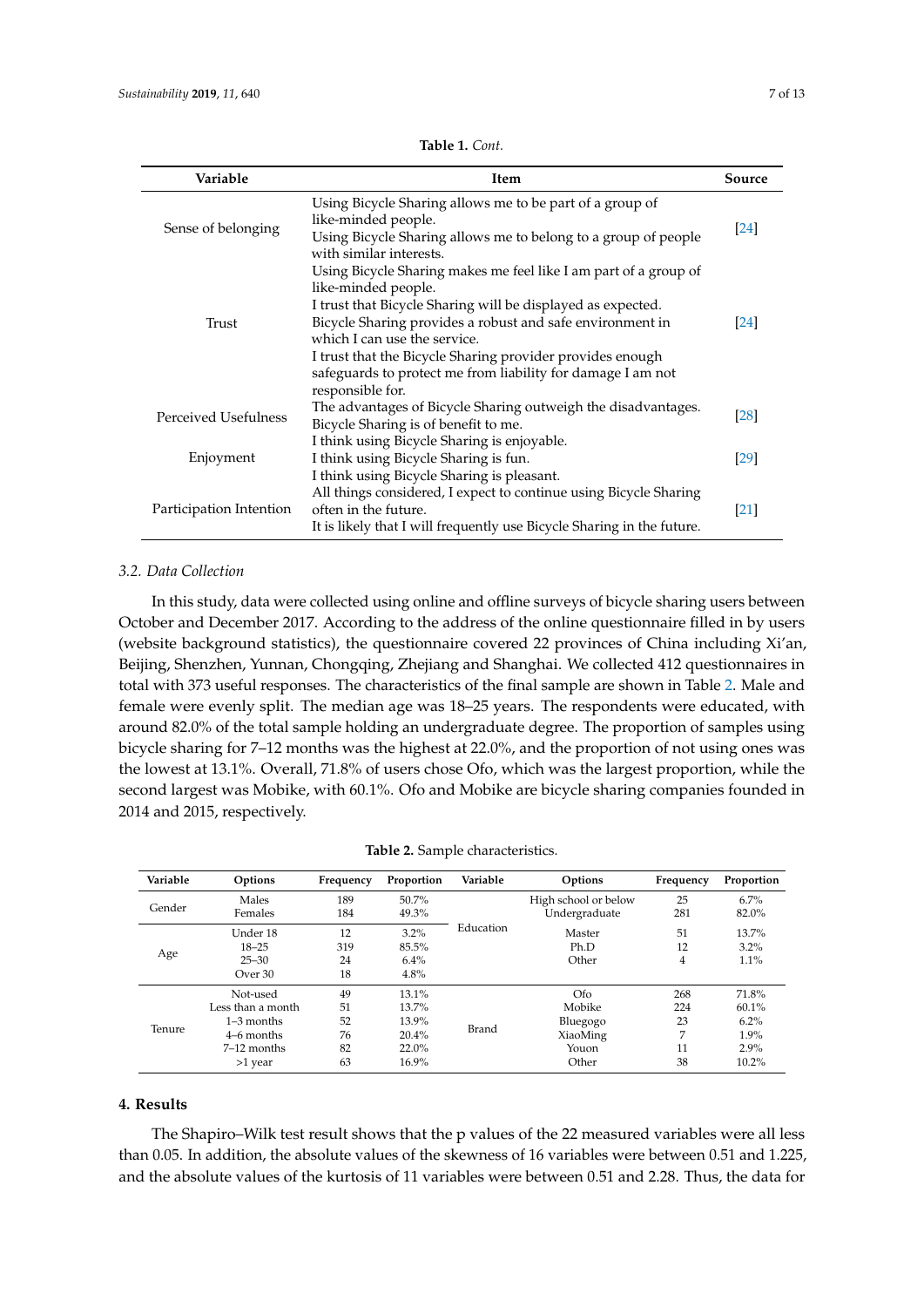most variables did not match the normal distribution. Thus, this study tested partial least squares path modeling (PLSPM), a variance maximization technique for structural equation modeling (SEM) that makes no distributional assumptions for data. SmartPLS 3.2 (SmartPLS GmbH, Bönningstedt, Germany) was the main statistical tool in this study.

Tables [3](#page-7-0) and [4](#page-7-1) present the reliability, discriminant validity and convergent validity of the constructs. Table [3](#page-7-0) shows that all standard loadings of measurement items were above 0.7 and significant at the 0.001 level, and metrics for the final scales revealed that the Cronbach's Alpha scores and composite reliability (CR) values were greater than 0.7 [\[34\]](#page-12-8). The results support scale reliability. Table [4](#page-7-1) shows that the square root of average variance extracted (AVE) were greater than 0.71 (i.e., AVE was above 0.5), which means that the scale had good convergent validity. Table [4](#page-7-1) also shows the largest correlation coefficient (0.734) was lower than the smallest square root of AVE (0.792), supporting discriminant validity of the scale.

<span id="page-7-0"></span>

| Variable                 | <b>Items</b>    | Loadings | Cronbach's $\alpha$ | CR    |
|--------------------------|-----------------|----------|---------------------|-------|
|                          | PE <sub>1</sub> | 0.862    |                     |       |
| <b>Economic Benefits</b> | PE <sub>2</sub> | 0.721    | 0.721               | 0.843 |
|                          | PE3             | 0.814    |                     |       |
|                          | CN <sub>1</sub> | 0.813    |                     |       |
| Convenience              | CN <sub>2</sub> | 0.816    | 0.765               | 0.862 |
|                          | CN3             | 0.838    |                     |       |
|                          | SU <sub>1</sub> | 0.865    |                     |       |
| Sustainability           | SU <sub>2</sub> | 0.877    | 0.859               | 0.914 |
|                          | SU <sub>3</sub> | 0.907    |                     |       |
|                          | BL1             | 0.809    |                     |       |
| Sense of Belonging       | BL <sub>2</sub> | 0.905    | 0.841               | 0.904 |
|                          | BL3             | 0.896    |                     |       |
|                          | TR <sub>1</sub> | 0.700    |                     |       |
| Trust                    | TR <sub>2</sub> | 0.861    | 0.705               | 0.834 |
|                          | TR3             | 0.809    |                     |       |
| Perceived                | PU <sub>1</sub> | 0.864    |                     |       |
| Usefulness               | PU <sub>2</sub> | 0.918    | 0.745               | 0.885 |
|                          | EJ1             | 0.840    |                     |       |
| Enjoyment                | EJ2             | 0.890    | 0.837               | 0.902 |
|                          | EJ3             | 0.875    |                     |       |
| Participation            | IN1             | 0.905    |                     |       |
| Intention                | IN2             | 0.910    | 0.787               | 0.904 |

**Table 3.** Reliability and Composite Reliability (CR).

**Table 4.** Correlation matrix and AVE square root.

<span id="page-7-1"></span>

|    | EВ    | PU    | BL    | SU    | IN    | EJ    | CN    | <b>TR</b> |  |
|----|-------|-------|-------|-------|-------|-------|-------|-----------|--|
| EВ | 0.801 |       |       |       |       |       |       |           |  |
| PU | 0.576 | 0.891 |       |       |       |       |       |           |  |
| BL | 0.367 | 0.277 | 0.871 |       |       |       |       |           |  |
| SU | 0.565 | 0.565 | 0.355 | 0.883 |       |       |       |           |  |
| IN | 0.545 | 0.734 | 0.244 | 0.522 | 0.908 |       |       |           |  |
| EJ | 0.524 | 0.586 | 0.555 | 0.582 | 0.594 | 0.869 |       |           |  |
| CN | 0.479 | 0.629 | 0.242 | 0.584 | 0.629 | 0.588 | 0.822 |           |  |
| TR | 0.462 | 0.533 | 0.479 | 0.554 | 0.521 | 0.648 | 0.592 | 0.792     |  |
|    |       |       |       |       |       |       |       |           |  |

Note: EB: Economic Benefits; PU: Perceived Usefulness; BL: Sense of Belonging; SU: Sustainability; IN: Participation Intention; EJ: Enjoyment; CN: Convenience; TR: Trust.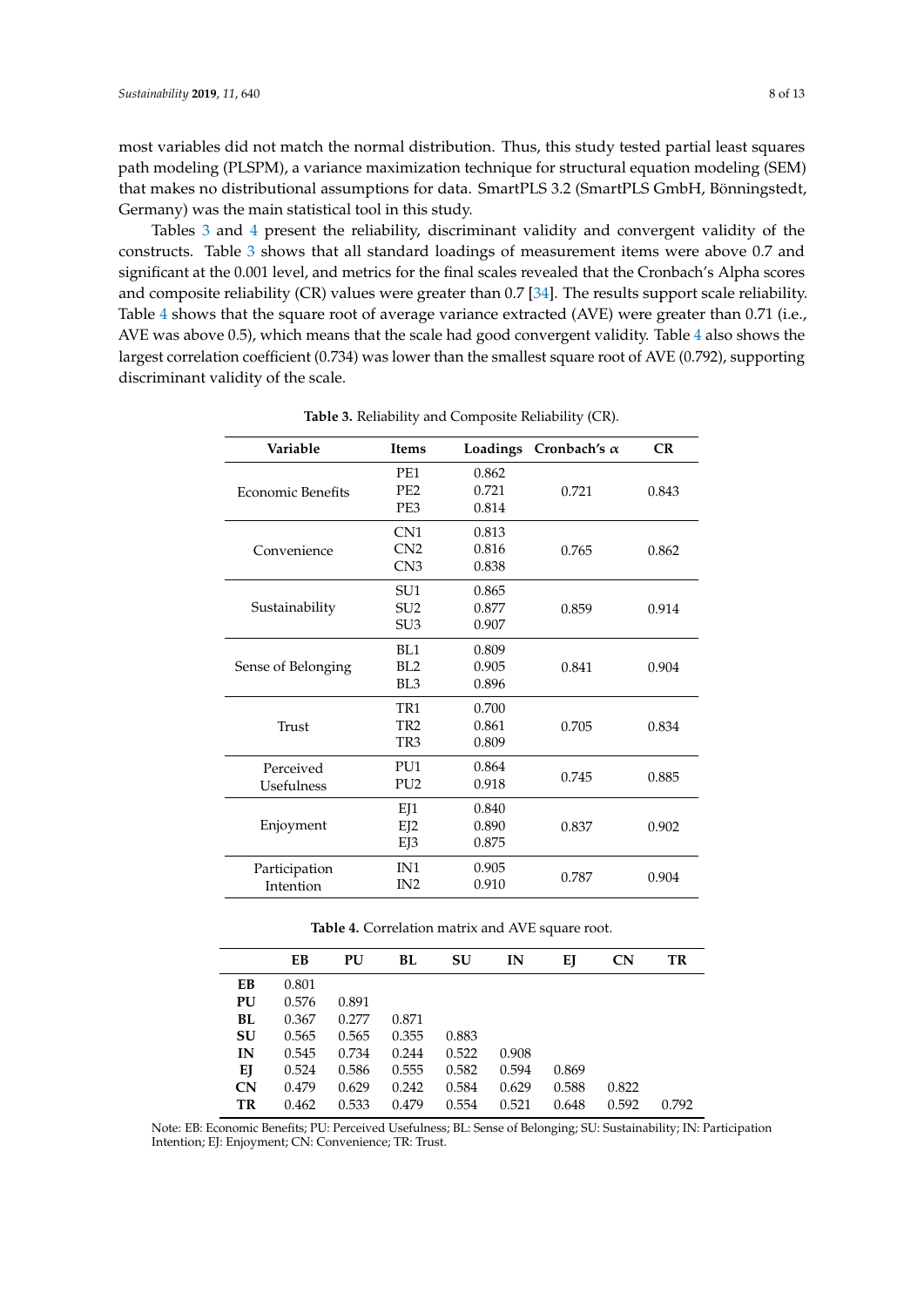<span id="page-8-0"></span>Figure [2](#page-8-0) reports standardized regression coefficients in the research model. All of them were positive and significant at the 0.001 level, supporting hypotheses H2a, H3a, H5a, H6a, and H7a. In addition, the R-squared values indicated that the model explained most of the participation intention variation.



**Figure 2.** Standardized model estimates. Note: All regression weights were significant at the 0.001 **Figure 2.** Standardized model estimates. Note: All regression weights were significant at the 0.001 level (two-tailed test). Note: \*\*\* *p* < 0.001 level (two-tailed test). Note: \*\*\* *p* < 0.001

This study used a multi-level regression model to test the mediating effects of perceived This study used a multi-level regression model to test the mediating effects of perceived usefulness and enjoyment. First, economic benefit, convenience, sustainability, sense of belonging and trust were<br> used as independent variables; participation intention was used as the dependent variable; and the regression coefficient was represented by *c*. Second, economic benefit and convenience were used as independent variables; perceived usefulness as dependent variable, and sustainability, sense of<br>. belonging and trust are respectively used was used as the independent variables; enjoyment was vertex to the independent variables; enjoyment was used as the dependent variable; and the regression coefficient was represented by *a*. Finally, economic<br>. benefit, perceived usefulness, convenience, perceived usefulness, sustainability, enjoyment, sense of<br>. belonging, enjoyment, trust, enjoyment were used as independent variables; participation intention<br>
intention was used as the dependent variable; and the regression coefficient were represented by *c*' and *b*.<br>The regression coefficient were represented by *c*' and *b*. The results of testing the mediating effects of perceived usefulness and enjoyment are shown in Table [5,](#page-8-1)<br>The results of testing the mediating effects of perceived usefulness and enjoyment are shown in Table 5, and support hypotheses H2b, H3b, H5b, H6b, and H7b.

**Table 5.** Mediation tests for perceived usefulness and Enjoyment. **Table 5.** Mediation tests for perceived usefulness and Enjoyment.

<span id="page-8-1"></span>

|                                    |                   | Model 1: $X \rightarrow Y$ |                            | Model 2: $X \rightarrow M$ |                            | Model 3: $X, M \rightarrow Y$ |             |                            |
|------------------------------------|-------------------|----------------------------|----------------------------|----------------------------|----------------------------|-------------------------------|-------------|----------------------------|
| <b>Effect Modeled</b>              | <b>Hypothesis</b> | c                          | Adjusted<br>$\mathbb{R}^2$ | а                          | Adjusted<br>$\mathbb{R}^2$ | c                             | b           | Adjusted<br>$\mathbb{R}^2$ |
| $EB \rightarrow PU \rightarrow IN$ | H <sub>2</sub> b  | $0.555***$                 | 0.306                      | $0.531***$                 | 0.280                      | $0.292$ ***                   | $0.497***$  | 0.483                      |
| $CN\rightarrow PU\rightarrow IN$   | H <sub>3</sub> b  | $0.652$ ***                | 0.424                      | $0.526$ ***                | 0.275                      | $0.428$ ***                   | $0.427***$  | 0.554                      |
| $SU\rightarrow EI\rightarrow IN$   | H5b               | $0.540***$                 | 0.290                      | $0.578***$                 | 0.333                      | $0.264$ ***                   | $0.478$ *** | 0.441                      |
| $TR \rightarrow EI \rightarrow IN$ | H6b               | $0.610***$                 | 0.370                      | $0.645***$                 | 0.414                      | $0.348***$                    | $0.406$ *** | 0.465                      |
| $BL \rightarrow EI \rightarrow IN$ | H7b               | $0.278$ ***                | 0.075                      | $0.552$ ***                | 0.303                      | 0.102                         | $0.687***$  | 0.402                      |

Note: EB: Economic Benefits; PU: Perceived Usefulness; BL: Sense of Belonging; SU: Sustainability; IN: Participation variable. \*\*\*  $p < 0.001$ Intention; EJ: Enjoyment; CN: Convenience; TR: Trust; X: Independent variable; Y: Dependent variable; M: Mediator

The results are shown in Table [5.](#page-8-1) First, in Model 1, the regression coefficient (*c*) of the independent variable to the dependent variable was significant, that is, economic benefit, convenience, sustainability,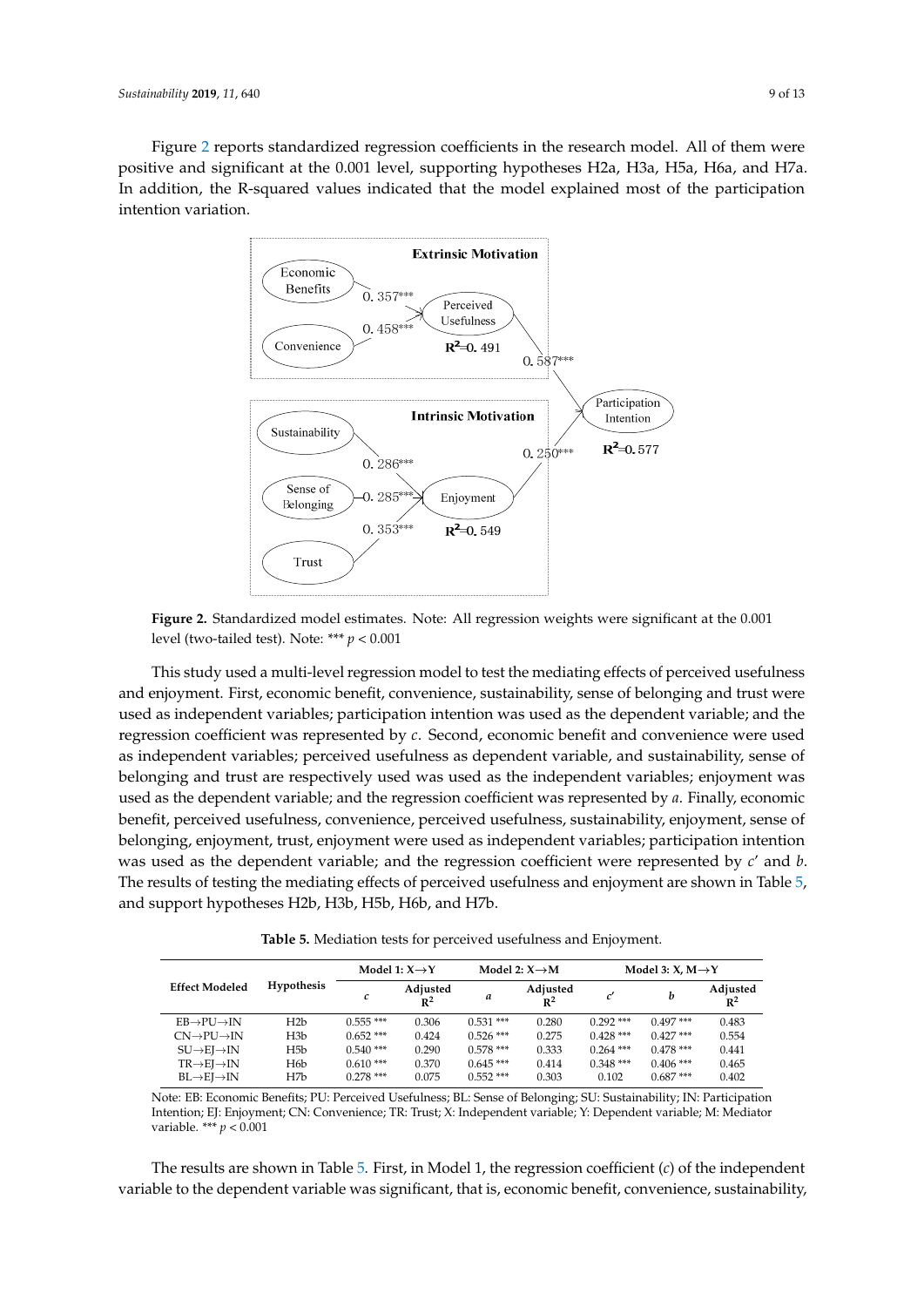sense of belonging and trust had significant positive effects on participation intention (*p* < 0.001). Second, in Model 2, the regression coefficient (*a*) of the independent variable to the mediation variable was significant. Economic benefit and convenience had significant positive effects on perceived usefulness (*p* < 0.001); and sustainability, sense of belonging and trust had significant positive effects on enjoyment (*p* < 0.001). Third, in Model 3, when the independent variable and the mediation variable regressed the dependent variable at the same time, the regression coefficient (*b*) of the mediation variable was still significant, but the regression coefficient (*c*') of the independent variable was significantly reduced or not significant. In addition, the coefficient of sense of belonging to participation intention was no longer significant  $(p > 0.1)$ , while the regression coefficients of other variables were still significant ( $p < 0.001$ ). In summary: (1) Perceived usefulness played a partial mediating role among economic benefit, convenience and participation intention, supporting hypotheses H2b and H3b. (2) Enjoyment played a partial mediating role among sustainability, trust and participation intention, supporting hypotheses H5b and H7b. (3) Enjoyment played a full mediating role between sense of belonging and participation intention, supporting hypothesis H6b.

#### **5. Discussion and Conclusions**

The growing collaborative consumption is now bringing huge changes to consumer purchasing and consumption, and will affect their lives in the future. However, collaborative consumption enterprises need to know more about motivation affecting consumer participation to help them to survive, and sustainable development of collaborative consumption needs to capture the real needs of users. In an effort to better understand collaborative consumption, this study developed and tested an original model for explaining consumer outcomes in this new environment based on an extension of the theory of self-determination.

The motivation for participating in collaborative consumption for users are both intrinsic and extrinsic, and extrinsic motivation is a more prominent factor than internal motivation. However, from the perspective of long-term development, with the upgrading of consumption structure, intrinsic motivation cannot be neglected. In extrinsic motivation, the regression weight associated with convenience was larger than economic benefit. This result indicates that, as the living standard rises, economic benefit is no longer the primary factor for users to consider; they pay more attention to the improvement of living efficiency brought by convenience. In intrinsic motivation, trust was the most important factor, which shows that the insecurity and uncertainty caused by the asymmetry of information and the imperfection of the system in collaborative consumption will greatly affect users' intention. The regression weight of sense of belonging and sustainability had no big difference. Users feel part of the community in collaborative consumption, adding to a feeling of enjoyment and intention to participate. Users realize that participating in collaborative consumption is an activity that protects the environment and saves resources, thereby increasing inner satisfaction and participation intention.

The model in this study not only makes a significant contribution to the emergent stream of literature on the sharing economy, but also enriches the theory of self-determination. This study found that factors related to collaborative consumption or perceived usefulness and enjoyment did not affect intention alone. In fact, perceived usefulness and enjoyment as mediating variables, and variables related to collaborative consumption were key antecedents of them. Particularly, enjoyment played a full mediation between sense of belonging and participation intention. This study contributes by discovering the important role of perceived usefulness between instrumental/functional value (i.e., economic benefit and convenience) and participation intention, and the important role of enjoyment between psychological needs (i.e., sustainability, sense of belonging and trust) and intention. The final research model not only provides a comprehensive coverage of extrinsic and intrinsic factors to understand consumer self-determination behavior, but also explores the internal mechanism of motivation in a collaborative consumption context.

This research has implications for practice of collaborative consumption stakeholders.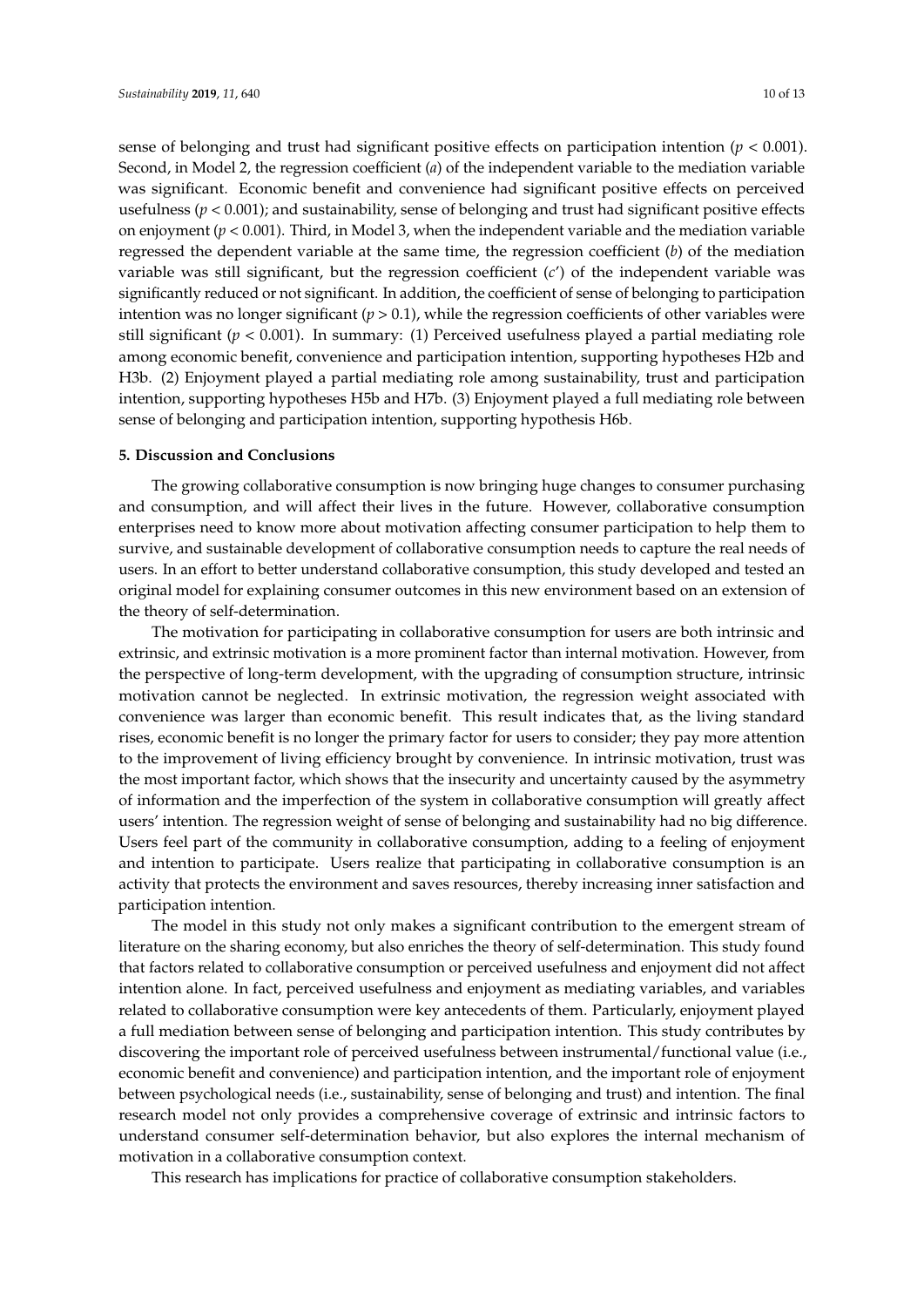From the perspective of extrinsic motivations, economic benefit and convenience should be considered to improve consumers' perceived usefulness and intention to participate. Enterprises can increase consumers' economic benefit through discount and free strategy, thereby enhancing their usage habits and "stickiness". However, enterprises also need to consider the negative effects of single economic stimulus, relying solely on low-price strategies does not have the momentum for sustainable development. In terms of convenience, enterprises should increase innovation in product function design, make it simpler, and let users get feedback as soon as possible. In the product launch, scientific planning and layout should be made so that resources and users can match quickly and accurately, saving users time and effort.

From the perspective of intrinsic motivations, psychological needs on trust, sense of belonging and sustainability should be focused to enhance consumers' enjoyment and intention. In terms of trust, enterprises should transfer positive information through social media to establish a good reputation; they can also establish special complaints and suggestions channels and provide timely feedback so that users can have ways to compensate for the loss of profits to reduce the user's inner insecurity. Meanwhile, enterprises should establish a comprehensive mechanism to protect the privacy of consumers. From sustainability, products or services should be closely linked to the theme of "green" and "environmental protection" and root it in the heart of users, so that they feel that using the products or services is conserving resources and contributing to the ecological environment, thereby creating a pleasant experience. For example, some shared bicycle companies organized various activities with other Internet green public welfare departments to stimulate users to form a conditional reflection between bicycle sharing and environmental protection. For the sense of belonging, enterprises should be committed to building communities to satisfy users' social relationship needs. Sabitzer et al. [\[35\]](#page-12-9) found communities should reduce conflicts through soft regulation to promoting sustainability in sharing economy. Community managers can encourage community members to cooperate with each other through physical rewards, virtual points, level promotion, etc., or interact with community users online or offline, so that users can feel that they are members of a product or service community, thereby increasing pleasure and intention to participate. For instance, DiDi, a car-sharing company, organizes offline communication activities "Di Di Park" from time to time and provide gifts to users.

This study has limitations that point to the directions of future research. First, collaborative consumption has various types, and bicycle sharing is just one of them; other collaborative consumption types should be used to test the model in the future. Second, there is a lack of diversity in the sample; because young people with higher education are more open to collaborative consumption, a new concept, and they are the main users of its products and services, they are the majority in the survey. It is expected that more middle-age consumers will join collaborative consumption and future studies may include them in the samples to test the model and compare the results. Third, conducting the research in a certain environment and country is a limitation. Different contexts could affect different motivations and alter the results. The geographic scope of this work is limited to one country, and future research should aim to collect more observations from other countries involved in collaborative consumption and test the research model.

**Author Contributions:** Conceptualization, H.W. and H.L.; Formal analysis, H.W. and H.L.; Investigation, H.W. and H.L.; Methodology, H.W. and H.L.; Writing—original draft, H.W. and H.L.; and Writing—review and editing, H.W. and H.L.

**Funding:** This research received no external funding.

**Acknowledgments:** We would like to express our gratitude to everyone who participated in the survey.

**Conflicts of Interest:** The authors declare no conflict of interest.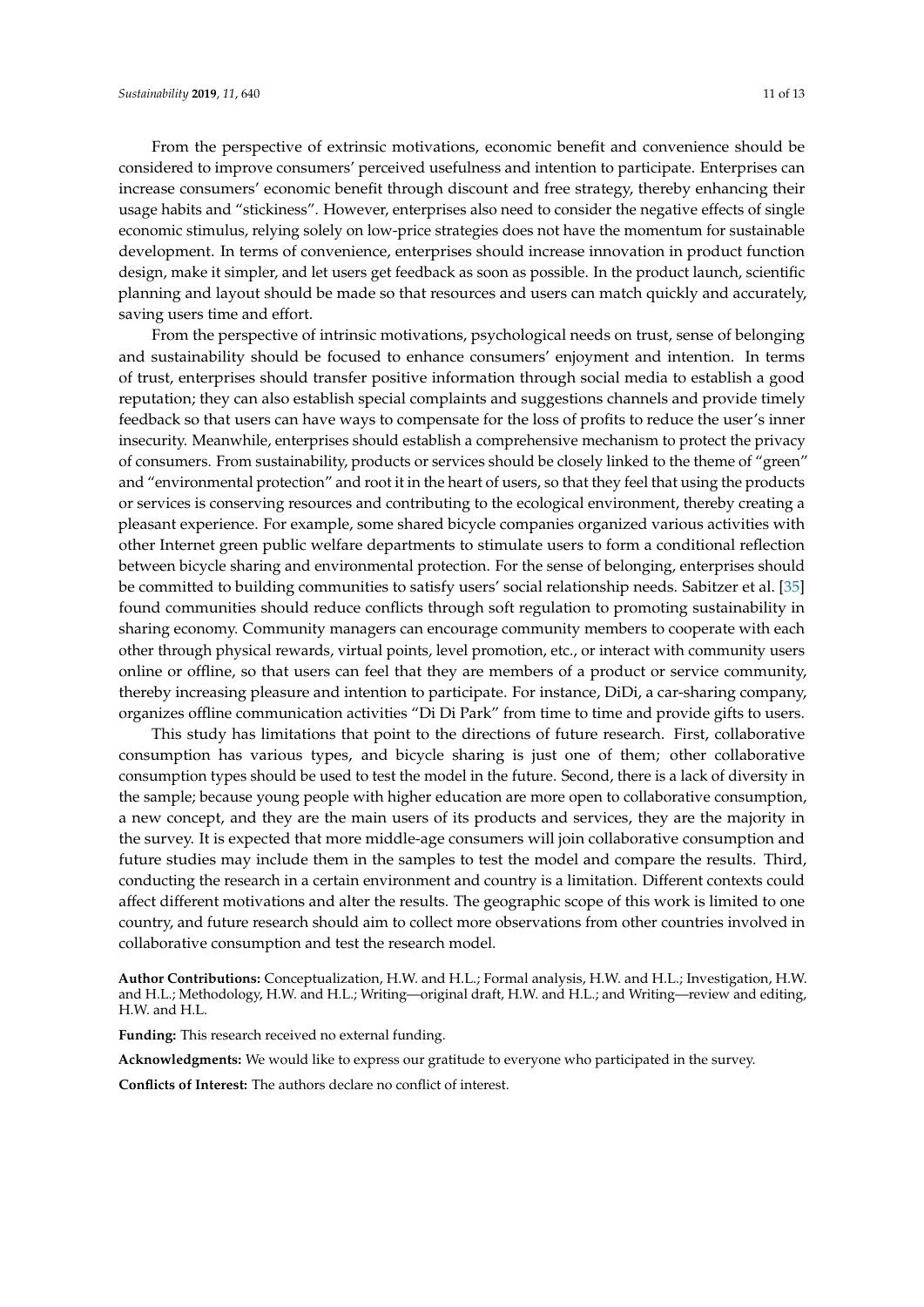## **References**

- <span id="page-11-0"></span>1. Botsman, R.; Rogers, R. *What's Mine is Yours: The Rise of Collaborative Consumption*; Harper Business: New York, NY, USA, 2010.
- <span id="page-11-1"></span>2. Mou, H.S.; Xiao, X.; Ning, L.J. Research on Business Model Innovation of Collaborative Consumption. *Acad. Search Truth Real.* **2013**, *1*, 51–56. (In Chinese)
- <span id="page-11-2"></span>3. Huber, A. Theorising the dynamics of collaborative consumption practices: A comparison of peer-to-peer accommodation and cohousing. *Environ. Innov. Soc. Transit.* **2017**, *23*, 53–69. [\[CrossRef\]](http://dx.doi.org/10.1016/j.eist.2016.12.001)
- <span id="page-11-3"></span>4. Bosidata. *Research Report on China's Sharing Economic Market Prospects and Investment Opportunities in 2018–2023*; Bosi Data Research Center: Beijing, China, 2017. (In Chinese)
- <span id="page-11-4"></span>5. Sharing Economic Research Center. *Annual Report on Sharing Economic Development in China*; The State Information Center: Beijing, China, 2018. (In Chinese)
- <span id="page-11-5"></span>6. Belk, R. You are what you can access: Sharing and collaborative consumption online. *J. Bus. Res.* **2014**, *67*, 1595–1600. [\[CrossRef\]](http://dx.doi.org/10.1016/j.jbusres.2013.10.001)
- <span id="page-11-6"></span>7. Fraiberger, S.; Sundararajan, A. *Peer-to-Peer Rental Markets in the Sharing Economy*; Social Science Electronic Publishing: Rochester, NY, USA, 2015.
- <span id="page-11-7"></span>8. John, N. *Sharing, Collaborative Consumption and Web 2.0*; MEDIA@LSE Electronic Working Papers; LSE: London, UK, 2013.
- <span id="page-11-8"></span>9. Leismann, K.; Schmitt, M.; Rohn, H.; Baedeker, C. Collaborative Consumption: Towards a Resource-Saving Consumption Culture. *Resources* **2013**, *2*, 184–203. [\[CrossRef\]](http://dx.doi.org/10.3390/resources2030184)
- <span id="page-11-9"></span>10. Amasawa, E.; Suzuki, Y.; Moon, D.; Nakatani, J.; Sugiyama, H.; Hirao, M. Designing Interventions for Behavioral Shifts toward Product Sharing: The Case of Laundry Activities in Japan. *Sustainability* **2018**, *10*, 2687. [\[CrossRef\]](http://dx.doi.org/10.3390/su10082687)
- <span id="page-11-10"></span>11. Albinsson, P.; Perera, B. Alternative marketplaces in the 21st century: Building community through sharing events. *J. Consum. Behav.* **2012**, *11*, 303–315. [\[CrossRef\]](http://dx.doi.org/10.1002/cb.1389)
- <span id="page-11-11"></span>12. Belk, R. Why Not Share Rather Than Own. *Ann. Am. Acad. Political Soc. Sci.* **2007**, *611*, 126–140. [\[CrossRef\]](http://dx.doi.org/10.1177/0002716206298483)
- <span id="page-11-12"></span>13. Barnes, S.J.; Mattsson, J. Understanding current and future issues in collaborative consumption: A four-stage Delphi study. *Technol. Forecast. Soc. Chang.* **2016**, *104*, 200–211. [\[CrossRef\]](http://dx.doi.org/10.1016/j.techfore.2016.01.006)
- <span id="page-11-13"></span>14. Liu, L.C.; Sun, K. The influence of electronic service quality and flow on users' acceptance of hedonic information system. *Syst. Eng. Theory Pract.* **2011**, *31*, 160–164. (In Chinese)
- <span id="page-11-14"></span>15. Li, Z.H.; Bai, X.; Ma, Q.; Wang, N. Influencing Factors of User Adoption on Mobile Services Based on TAM. *Chin. J. Manag.* **2012**, *9*, 124–131. (In Chinese)
- <span id="page-11-15"></span>16. Yang, S.Q.; Lu, Y.B.; Cao, Y.Z. Mobile Payment Services Adoption: From the Cross-Environment Perspective. *Sci. Res. Manag.* **2011**, *32*, 80–88. (In Chinese)
- <span id="page-11-16"></span>17. Zheng, C.D.; Liu, X.; Yang, X. Impact of Perceived Value and Individual Cognition on Consumers' Adoption Intention of Mobile Shopping. *Chin. J. Manag.* **2012**, *9*, 1524–1530. (In Chinese)
- <span id="page-11-17"></span>18. Deci, E.L.; Ryan, R.M. *Intrinsic Motivation and Self-Determination in Human Behavior*; Springer: New York, NY, USA, 1985; Volume 5, pp. 24–77.
- <span id="page-11-18"></span>19. Davis, F.D.; Bagozzi, R.P.; Warshaw, P.R. Extrinsic and Intrinsic Motivation to Use Computers in the Workplace. *J. Appl. Soc. Psychol.* **1992**, *22*, 1111–1132. [\[CrossRef\]](http://dx.doi.org/10.1111/j.1559-1816.1992.tb00945.x)
- <span id="page-11-19"></span>20. Lin, K.Y.; Lu, H.P. Why people use social networking sites: An empirical study integrating network externalities and motivation theory. *Comput. Hum. Behav.* **2011**, *27*, 1152–1161. [\[CrossRef\]](http://dx.doi.org/10.1016/j.chb.2010.12.009)
- <span id="page-11-20"></span>21. Liu, F.; Zhao, X.F.; Zhang, J.L.; Tang, Q. Study on Consumer Usage Intention of Mobile Coupons: From the Perspective of Personal Characteristics and Motivations. *Manag. Rev.* **2016**, *28*, 93–102. (In Chinese)
- <span id="page-11-21"></span>22. Hung, S.Y.; Durcikova, A.; Lai, H.M.; Lin, W.M. The influence of intrinsic and extrinsic motivation on individuals' knowledge sharing behavior. *Int. J. Hum. Comput. Stud.* **2011**, *69*, 415–427. [\[CrossRef\]](http://dx.doi.org/10.1016/j.ijhcs.2011.02.004)
- <span id="page-11-22"></span>23. Davis, F.D. Perceived usefulness, perceived ease of use, and user acceptance of information technology. *MIS Q.* **1989**, *13*, 319–340. [\[CrossRef\]](http://dx.doi.org/10.2307/249008)
- <span id="page-11-23"></span>24. Möhlmann, M. Collaborative consumption: Determinants of satisfaction and the likelihood of using a sharing economy option again. *J. Consum. Behav.* **2015**, *14*, 193–207. [\[CrossRef\]](http://dx.doi.org/10.1002/cb.1512)
- <span id="page-11-24"></span>25. Tang, Y.Q.; Fan, C.R.; Tan, D.Q. Research on Influencing Factors of Chinese Consumers' Participation in Collaborative Consumption in the Sharing Economy. *Soft Sci.* **2017**, *31*, 136–139. (In Chinese)